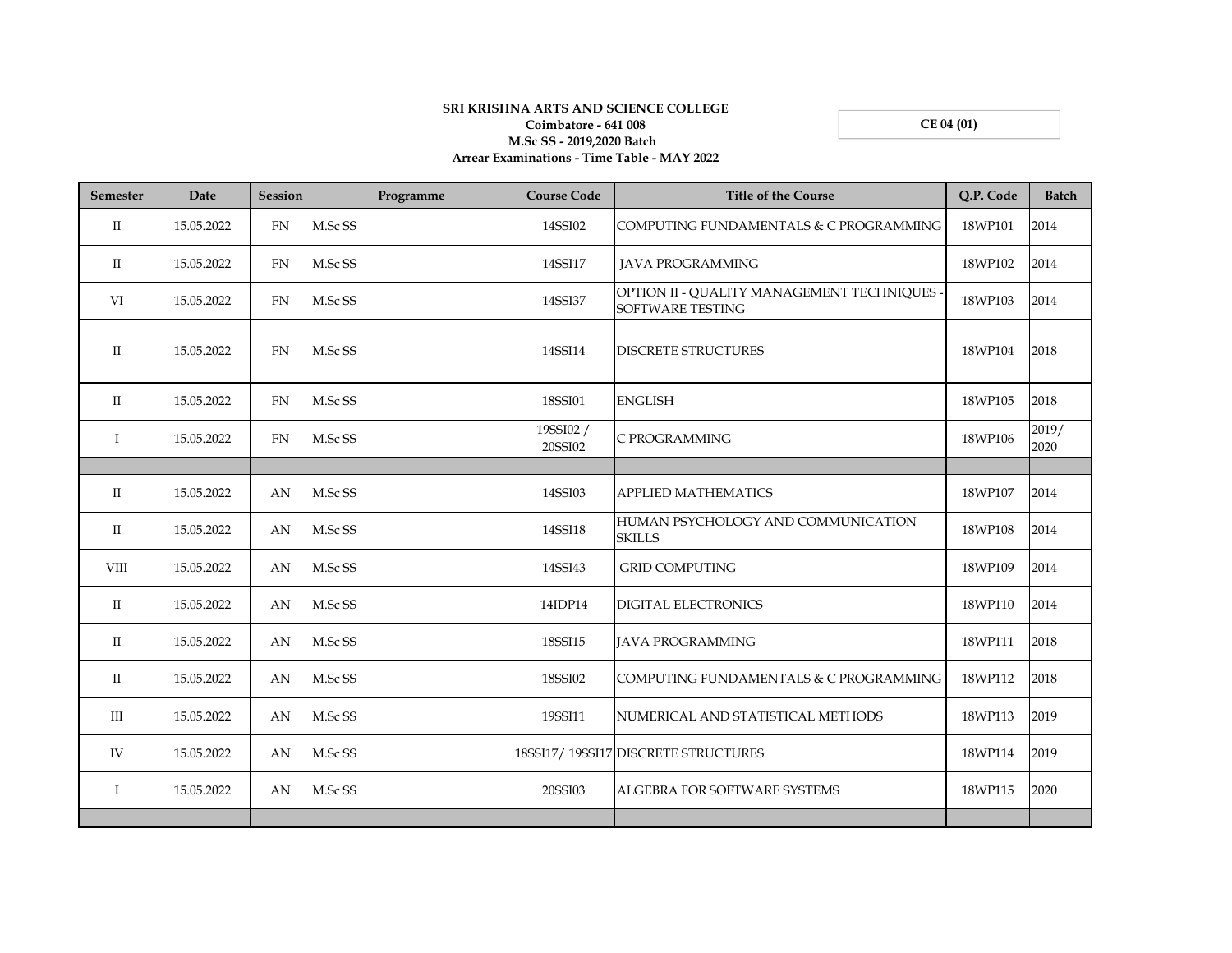| <b>Semester</b> | Date       | <b>Session</b> | Programme | <b>Course Code</b> | <b>Title of the Course</b>                                                | Q.P. Code | <b>Batch</b> |
|-----------------|------------|----------------|-----------|--------------------|---------------------------------------------------------------------------|-----------|--------------|
| $\rm{II}$       | 21.05.2022 | <b>FN</b>      | M.Sc SS   | 14SSI05            | COMPUTER SYSTEM ARCHITECTURE                                              | 18WP116   | 2014         |
| VIII            | 21.05.2022 | FN             | M.Sc SS   | 14SSI44            | <b>ADVANCED JAVA</b>                                                      | 18WP117   | 2014         |
| Ш               | 21.05.2022 | FN             | M.Sc SS   | 14IDP16            | 8051 MICRO CONTROLLER WITH ASSEMBLY AND C<br>PROGRAMMING                  | 18WP118   | 2014         |
| П               | 21.05.2022 | FN             | M.Sc SS   | 18SSI03            | <b>APPLIED MATHEMATICS</b>                                                | 18WP119   | 2018         |
| IV              | 21.05.2022 | <b>FN</b>      | M.Sc SS   | 19SSI20            | PRINCIPLES OF COMPILER DESIGN                                             | 18WP120   | 2019         |
| III             | 21.05.2022 | FN             | M.Sc SS   | 19SSI12            | <b>COMPUTER NETWORKS</b>                                                  | 18WP121   | 2019         |
|                 |            |                |           |                    |                                                                           |           |              |
| Ш               | 21.05.2022 | AN             | M.Sc SS   | 14SSI08            | NUMERICAL METHODS                                                         | 18WP122   | 2014         |
| V               | 21.05.2022 | AN             | M.Sc SS   | 14SSI25            | DATABASE MANAGEMENT SYSTEMS                                               | 18WP123   | 2014         |
| VIII            | 21.05.2022 | AN             | M.Sc SS   | 14SSI45            | <b>INTERNET PROGRAMMING</b>                                               | 18WP124   | 2014         |
| IX              | 21.05.2022 | AN             | M.Sc SS   | 14IDP22            | PC HARDWARE AND INTERFACING                                               | 18WP125   | 2014         |
| IV              | 21.05.2022 | AN             | M.Sc SS   | 18SSI16            | VISUAL BASIC .NET PROGRAMMING                                             | 18WP126   | 2018         |
| П               | 21.05.2022 | AN             | M.Sc SS   | 18SSI05            | COMPUTER SYSTEM ARCHITECTURE                                              | 18WP127   | 2018         |
| V               | 21.05.2022 | AN             | M.Sc SS   | 19SSI25            | DESIGN AND ANALYSIS OF ALGORITHM                                          | 18WP128   | 2019         |
| Ш               | 21.05.2022 | AN             | M.Sc SS   | 19SSI13            | <b>JAVA PROGRAMMING</b>                                                   | 18WP129   | 2019         |
|                 |            |                |           |                    |                                                                           |           |              |
| III             | 22.05.2022 | <b>FN</b>      | M.Sc SS   | 14SSI10            | FUNDAMENTALS OF COMPUTER ALGORITHMS                                       | 18WP130   | 2014         |
| V               | 22.05.2022 | FN             | M.Sc SS   | 14SSI30            | OPTION I - QUALITY MANAGEMENT TECHNIQUES -<br>SOFTWARE PROJECT MANAGEMENT | 18WP131   | 2014         |
| VIII            | 22.05.2022 | FN             | M.Sc SS   | 14SSI46            | VISUAL BASIC .NET PROGRAMMING                                             | 18WP132   | 2014         |
| VIII            | 22.05.2022 | FN             | M.Sc SS   | 14SSI47            | CLOUD COMPUTING                                                           | 18WP133   | 2014         |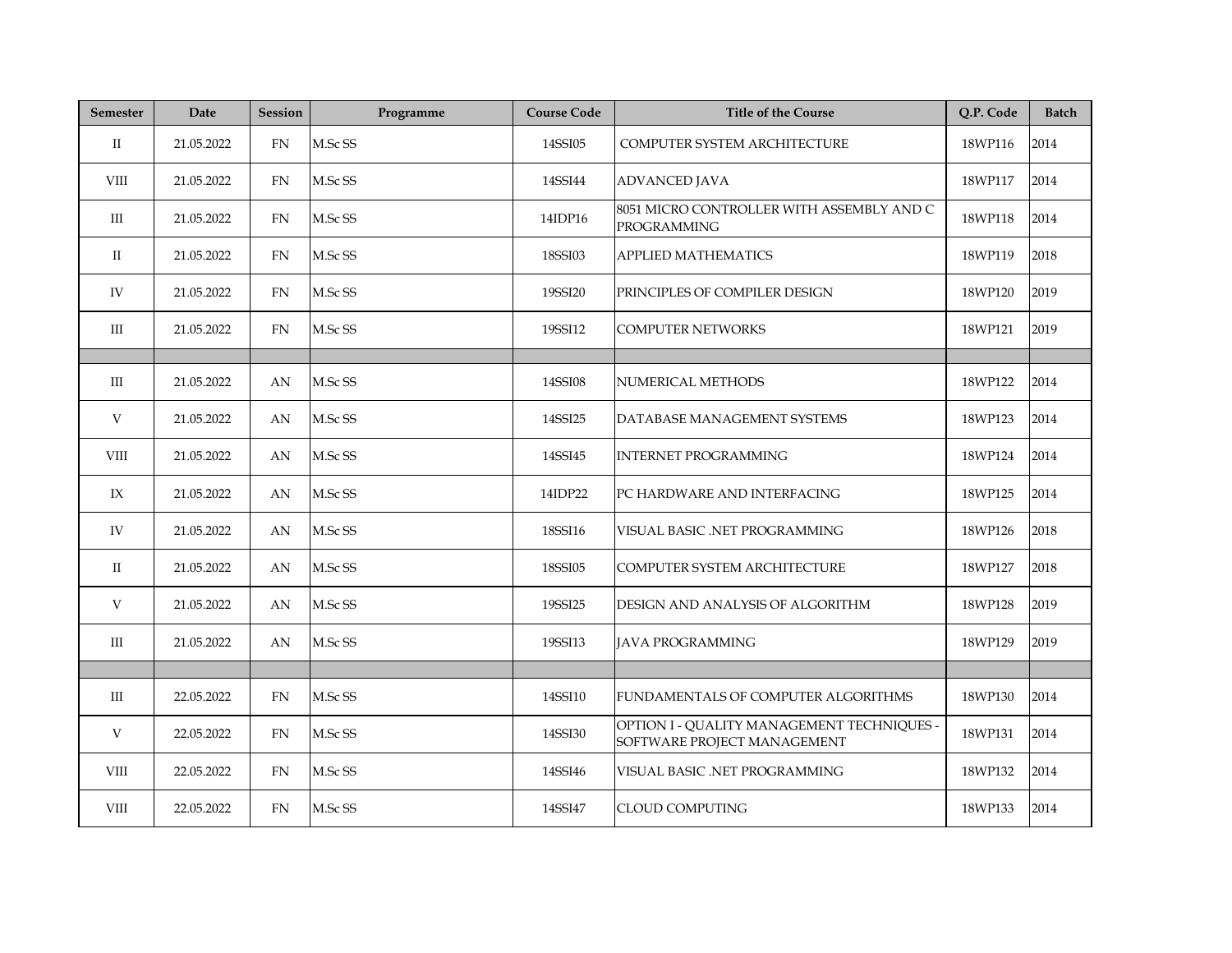| <b>Semester</b> | Date       | <b>Session</b> | Programme | <b>Course Code</b> | <b>Title of the Course</b>                                                | Q.P. Code | <b>Batch</b> |
|-----------------|------------|----------------|-----------|--------------------|---------------------------------------------------------------------------|-----------|--------------|
| IV              | 22.05.2022 | <b>FN</b>      | M.Sc SS   | 18SSI17            | PRINCIPLES OF COMPILER DESIGN                                             | 18WP134   | 2018         |
| III             | 22.05.2022 | ${\rm FN}$     | M.Sc SS   | 18SSI08            | NUMERICAL METHODS                                                         | 18WP135   | 2018         |
| V               | 22.05.2022 | FN             | M.Sc SS   | 19SSI26            | OBJECT ORIENTED SYSTEM DEVELOPMENT                                        | 18WP136   | 2019         |
|                 |            |                |           |                    |                                                                           |           |              |
| $\mathbf{III}$  | 22.05.2022 | AN             | M.Sc SS   | 14SSI11            | C++ PROGRAMMING                                                           | 18WP137   | 2014         |
| VI              | 22.05.2022 | AN             | M.Sc SS   | 14SSI31            | MATHEMATICAL STATISTICS                                                   | 18WP138   | 2014         |
| VIII            | 22.05.2022 | AN             | M.Sc SS   | 14SSI51            | OPTION IV - QUALITY MANAGEMENT TECHNIQUES<br>- SOFTWARE QUALITY ASSURANCE | 18WP139   | 2014         |
| IX              | 22.05.2022 | AN             | M.Sc SS   | 14SSI54            | M-COMMERCE                                                                | 18WP140   | 2014         |
| IV              | 22.05.2022 | AN             | M.Sc SS   | 18SSI18            | HUMAN PSYCHOLOGY AND COMMUNICATION<br><b>SKILLS</b>                       | 18WP141   | 2018         |
| III             | 22.05.2022 | AN             | M.Sc SS   | 18SSI09            | <b>COMPUTER NETWORKS</b>                                                  | 18WP142   | 2018         |
| V               | 22.05.2022 | AN             | M.Sc SS   | 19SSI27            | LINUX PROGRAMMING                                                         | 18WP143   | 2019         |
| IV              | 22.05.2022 | AN             | M.Sc SS   | 19SSI19            | DATABASE MANAGEMENT SYSTEMS                                               | 18WP144   | 2019         |
|                 |            |                |           |                    |                                                                           |           |              |
| VI              | 29.05.2022 | <b>FN</b>      | M.Sc SS   | 14SSI32            | VISUAL BASIC & ORACLE                                                     | 18WP145   | 2014         |
| IX              | 29.05.2022 | <b>FN</b>      | M.Sc SS   | 14SSI55            | <b>ANDROID PROGRAMMING</b>                                                | 18WP146   | 2014         |
| IX              | 29.05.2022 | FN             | M.Sc SS   | 14SSI56            | C# & .NET PROGRAMMING                                                     | 18WP147   | 2014         |
| $\mathbf{H}$    | 29.05.2022 | FN             | M.Sc SS   | 18IDP17            | <b>DIGITAL ELECTRONICS</b>                                                | 18WP148   | 2018         |
| Ш               | 29.05.2022 | <b>FN</b>      | M.Sc SS   | 18SSI10            | SYSTEM SOFTWARE AND OPERATING SYSTEM                                      | 18WP149   | 2018         |
| $\mathbf I$     | 29.05.2022 | FN             | M.Sc SS   | 19GEP20            | <b>DIGITAL ELECTRONICS</b>                                                | 18WP150   | 2018         |
|                 |            |                |           |                    |                                                                           |           |              |